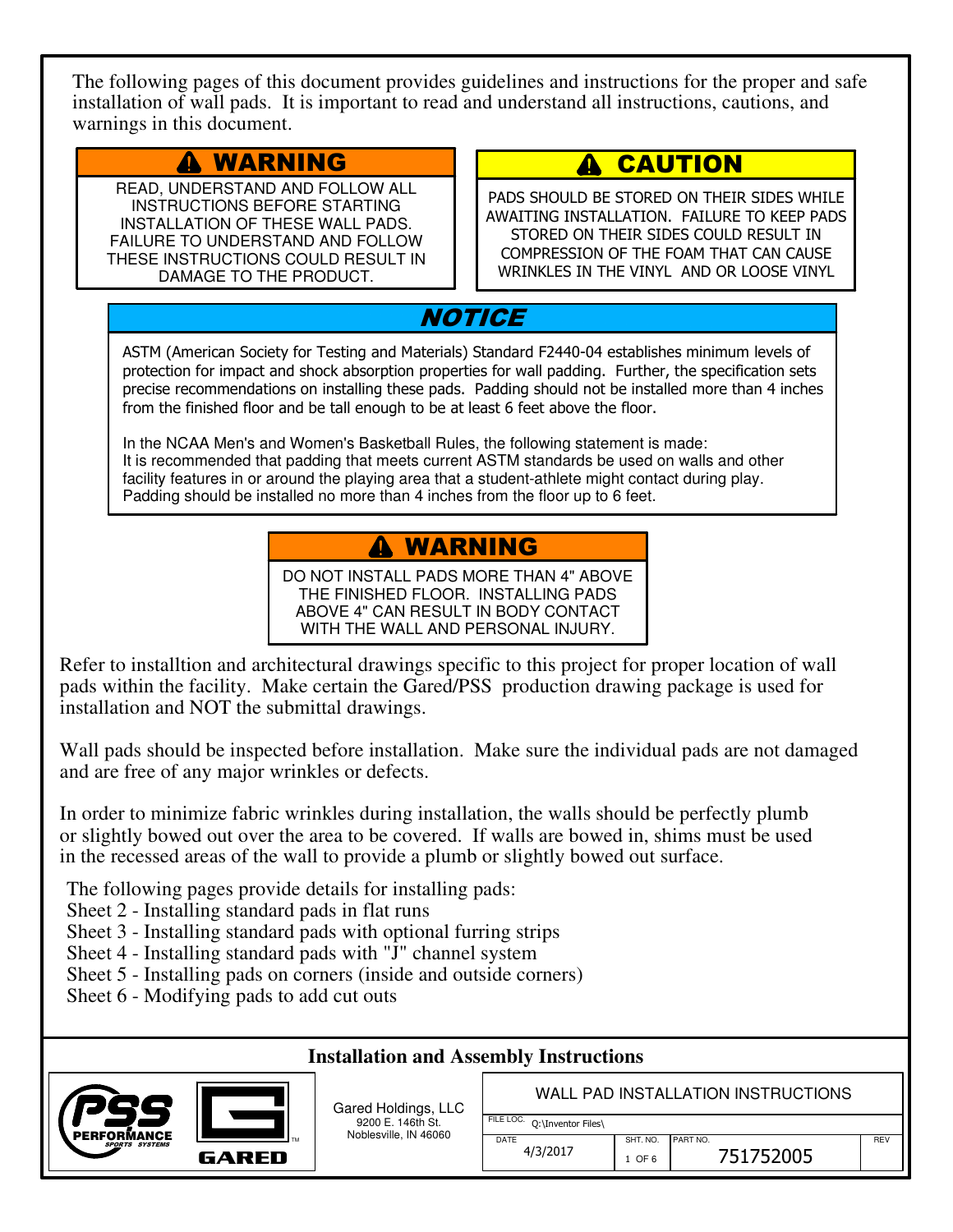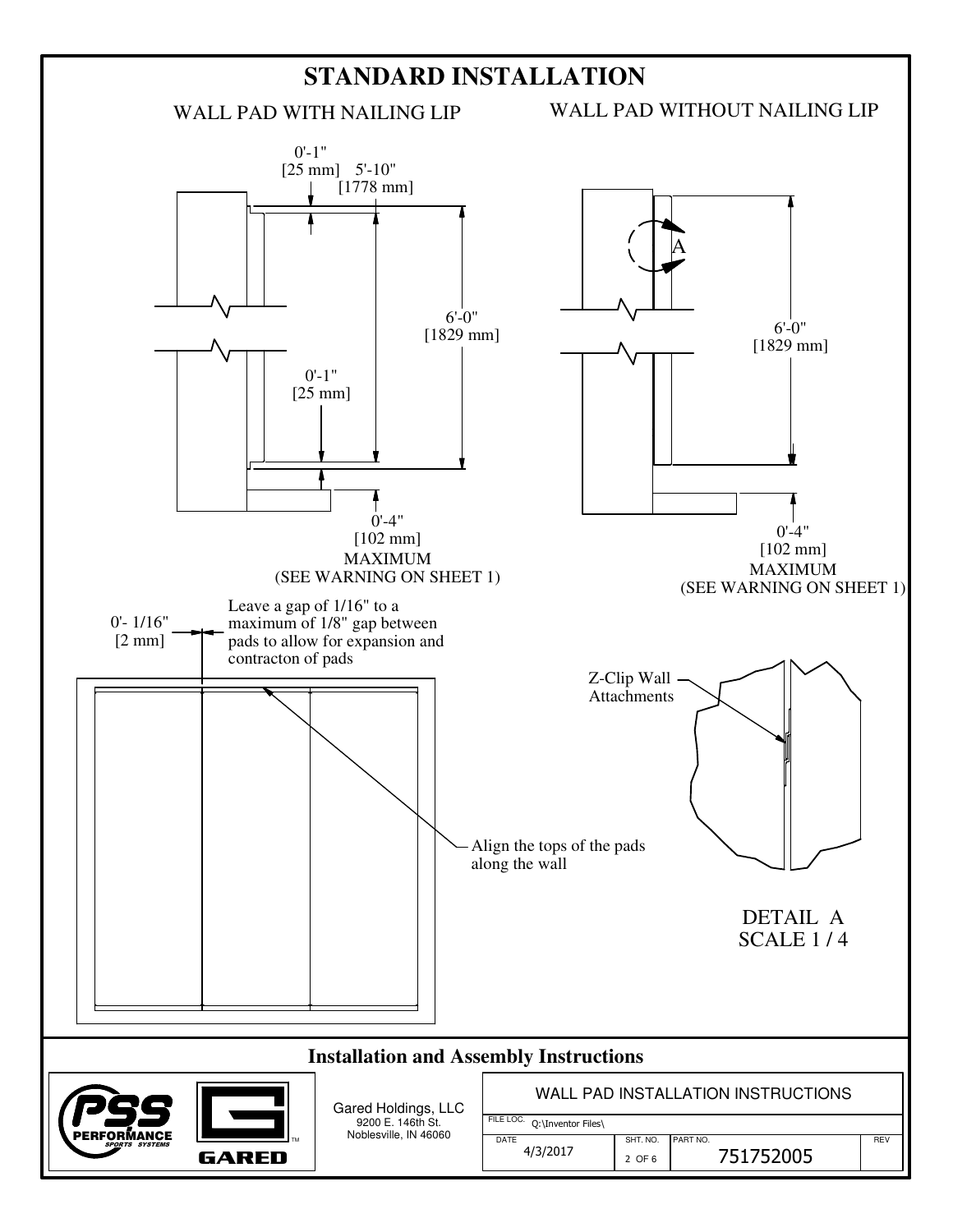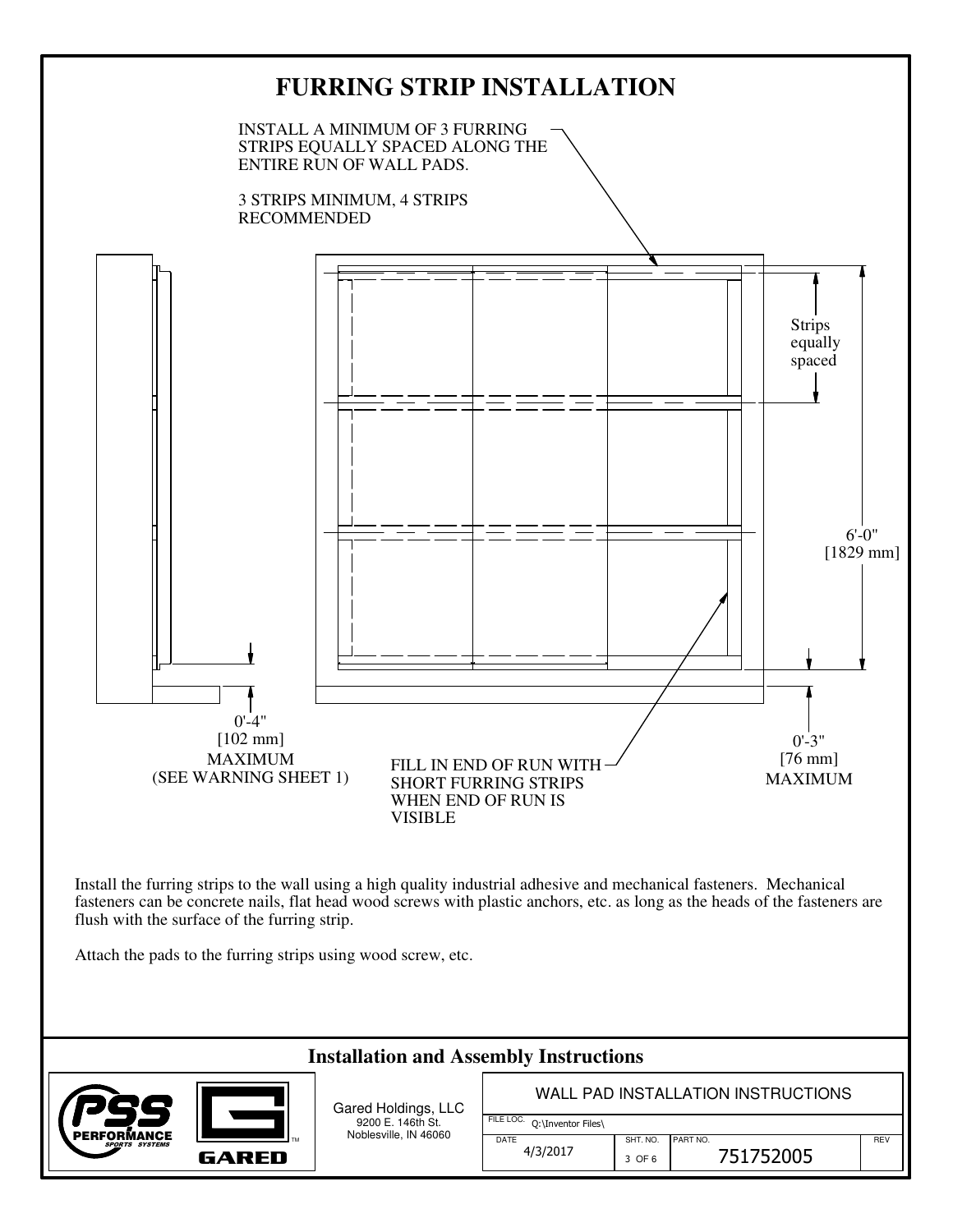## **J-CHANNEL INSTALLATION**

Attach the lower "J" channel to the wall as shown below, making sure the bottom is no more than 3" above the floor. Then attach the Z-Clip to the wall (open portion facing up). The dimension from the bottom of the "J" channel to the bottom of the Z-Clip must be equal to the pad height (nail lip to nail lip) minus 2-3/4".

Slide the lower nail lip of the pad into the lower "J" channel. Then slide the upper "J" channel over the top nailing lip and ito the Z-Clip groove.

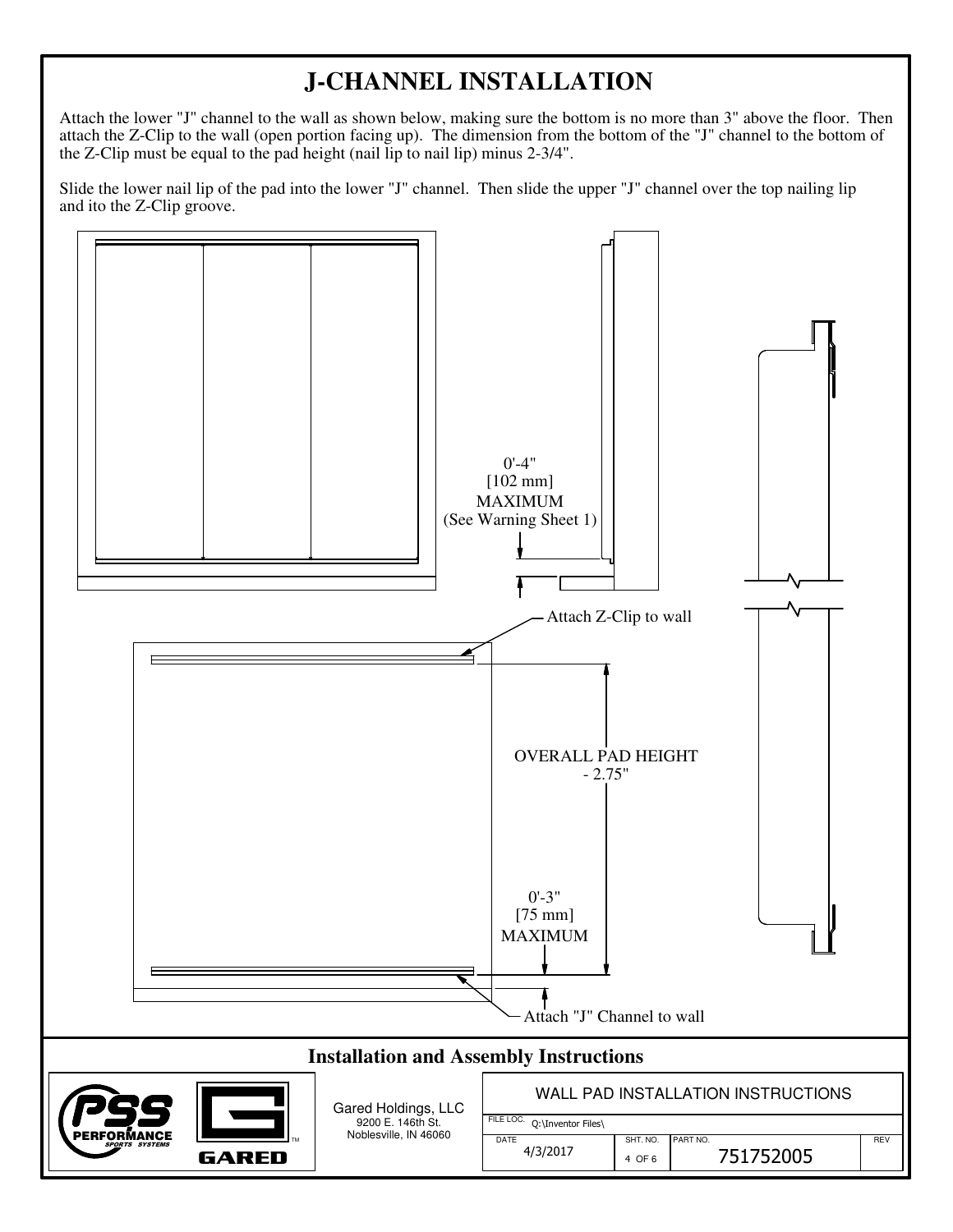